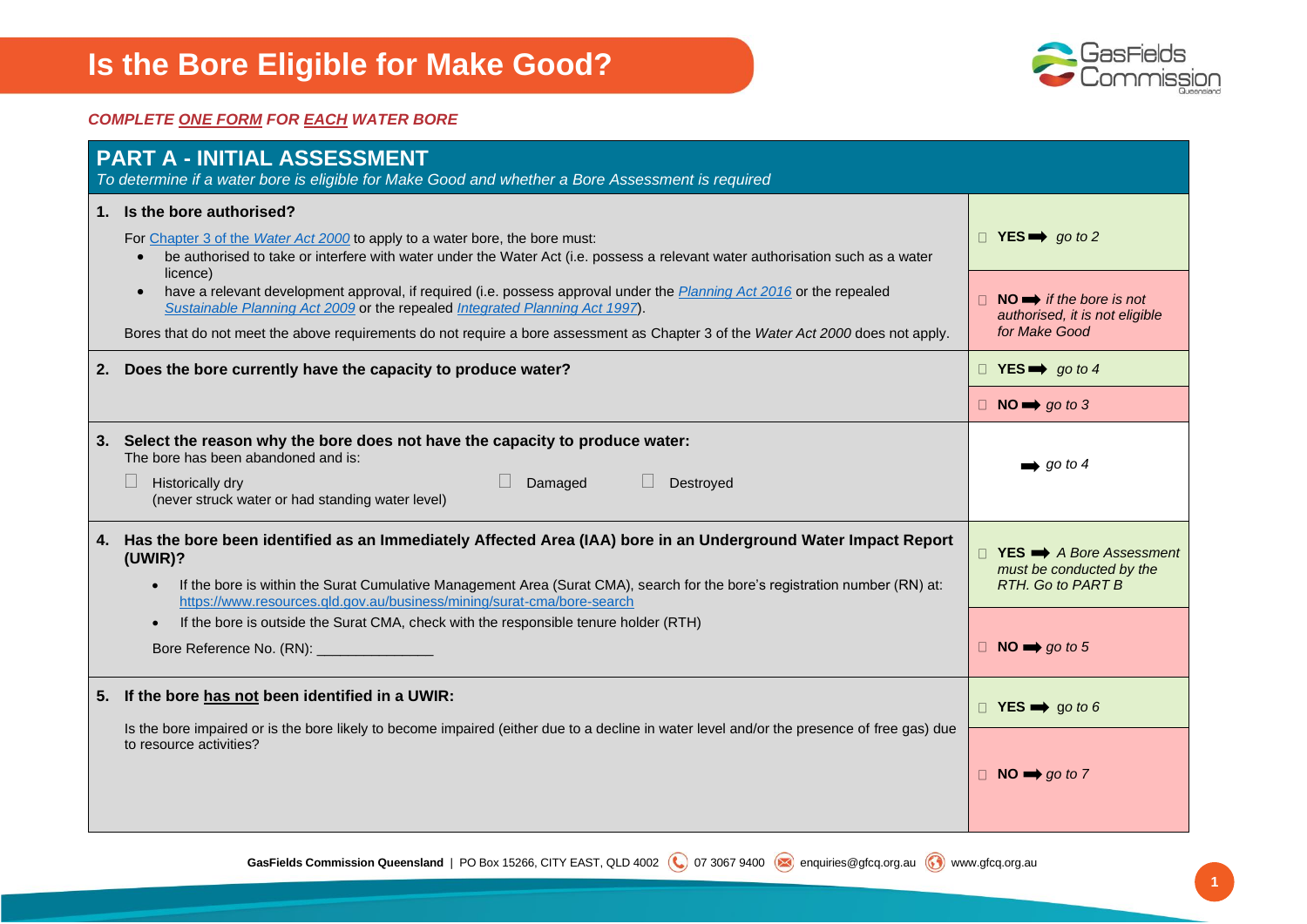

| <b>PART A - INITIAL ASSESSMENT</b><br>To determine if a water bore is eligible for Make Good and whether a Bore Assessment is required                                                                                                                                                                                                                                                                                                                                                                                                                                                                                                                                                                                                                                                                                                                                                                                                                                                            |                                                                                                                                                                     |
|---------------------------------------------------------------------------------------------------------------------------------------------------------------------------------------------------------------------------------------------------------------------------------------------------------------------------------------------------------------------------------------------------------------------------------------------------------------------------------------------------------------------------------------------------------------------------------------------------------------------------------------------------------------------------------------------------------------------------------------------------------------------------------------------------------------------------------------------------------------------------------------------------------------------------------------------------------------------------------------------------|---------------------------------------------------------------------------------------------------------------------------------------------------------------------|
| 6. Is the bore (select where applicable):<br>no longer capable of supplying a reasonable quantity or quality of water for its authorised purpose<br>(Note: this does not apply if 'No' was selected in 2)<br>affected or likely to become affected by the exercise of the RTH's underground water rights<br>(Note: this does not apply if 'No' was selected in 2)<br>experiencing impaired capacity due to the adverse effects of free gas<br>(i.e. damage to the bore's infrastructure, poses a health or safety risk such that the bore can no longer supply reasonable quantity<br>or quality of water for its authorised use or purpose)<br>Water bores potentially impacted by resource industry operations can be investigated by the Department of Regional Development, Manufacturing and<br>Water (DRDMW) Water Services Team, where required. Concerned landholders should contact DRDMW's Toowoomba office on (07) 4529 1394 or via<br>email: waterservices.toowoomba@rdmw.qld.gov.au. | $\Box$ YES $\implies$ go to 7<br>$NO \implies Bore$ is not eligible<br>for Make Good                                                                                |
| Report to the Department of Resources (DOR) Resources Community Infoline.<br>7.<br>The DOR Resource Community Infoline may also investigate and report its findings to Department of Environment and Science (DES).<br>Phone: 13 71 07<br>Email: resources.info@resources.gld.gov.au                                                                                                                                                                                                                                                                                                                                                                                                                                                                                                                                                                                                                                                                                                              | $\rightarrow$ go to 8                                                                                                                                               |
| Has DES issued a notice directing the RTH to undertake a bore assessment?<br>8.<br>If the chief executive of DES reasonably believes that the bore has been or is likely to become impaired by resource activities, they can<br>direct the Responsible Tenure Holder (RTH) to undertake a bore assessment within a stated timeframe and submit an outcome of bore<br>assessment                                                                                                                                                                                                                                                                                                                                                                                                                                                                                                                                                                                                                   | <b>YES</b> $\rightarrow$ A Bore Assessment<br>must be conducted by the<br><b>RTH.</b> Go to PART B<br>$\Box$ NO $\rightarrow$ Bore is not eligible<br>for Make Good |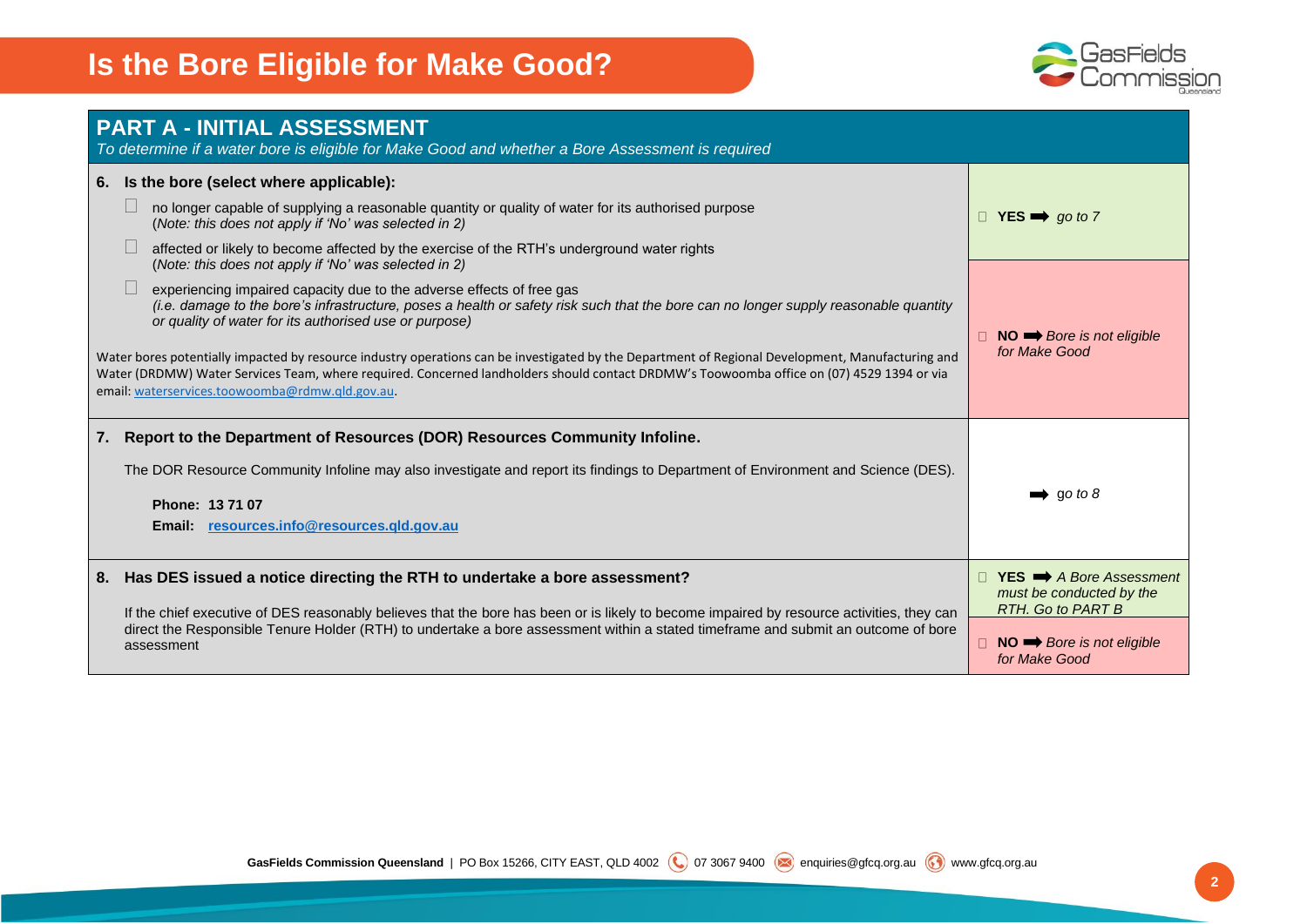

#### **PART B - A BORE ASSESSMENT IS REQUIRED. WHAT HAPPENS NOW?**

A bore assessment is required to establish whether the bore has or is likely to start having an impaired capacity due to the exercise of underground water rights causing a decline in the water level of the aquifer at the bores location.

Undertaking a bore assessment must involve the following four steps:

**Step 1** Field assessment of the current bore condition – conducted by the RTH *(the bore owner should provide as much information as possible to assist with the field assessment part of the bore assessment)*

**Step 2** Determine whether water levels have declined or are predicted to decline

**Step 3** Determine whether declining water levels are due to the exercise of underground water rights by a resource tenure holder

**Step 4** Determine whether the bore can continue to provide a reasonable quantity and quality of water for its authorised use or purpose

When undertaking the bore assessment to determine whether the bore is or is likely to have impaired capacity *due to free gas*, the RTH must follow best practice industry standards for carrying out work.

The bore owner and the RTH may wish to discuss some of the information prior to the assessment.

The following summarises the key obligations and responsibilities for a bore assessment based on the Guideline: *Quick Guide – [Make Good Obligations](https://environment.des.qld.gov.au/__data/assets/pdf_file/0035/89396/rs-gl-make-good-obligations-guide.pdf)* published by [DES: https://environment.des.qld.gov.au/management/activities/non-mining/water/groundwater#make\\_good\\_agreements](https://environment.des.qld.gov.au/management/activities/non-mining/water/groundwater#make_good_agreements)

#### **Contact details**

Name of RTH (company name):  $\Box$ 

RTH contact person: **Example 20** and  $\overline{E}$  and  $\overline{E}$  and  $\overline{E}$  and  $\overline{E}$  and  $\overline{E}$  and  $\overline{E}$  and  $\overline{E}$  and  $\overline{E}$  and  $\overline{E}$  and  $\overline{E}$  and  $\overline{E}$  and  $\overline{E}$  and  $\overline{E}$  and  $\overline{E}$  and  $\over$ 

Phone number: \_\_\_\_\_\_\_\_\_\_\_\_\_\_\_\_\_\_\_\_\_\_\_\_\_\_\_\_\_\_\_\_\_\_\_\_\_\_\_\_\_\_\_\_\_\_\_\_\_\_\_\_\_\_\_\_\_\_\_\_\_\_\_\_\_\_\_\_\_\_\_\_\_\_\_\_\_\_\_\_\_\_\_\_\_\_\_\_\_\_\_\_\_\_\_\_\_\_\_\_\_\_\_\_\_

Name of bore owner: \_\_\_\_\_\_\_\_\_\_\_\_\_\_\_\_\_\_\_\_\_\_\_\_\_\_\_\_\_\_\_\_\_\_\_\_\_\_\_\_\_\_\_\_\_\_\_\_\_\_\_\_\_\_\_\_\_\_\_\_\_\_\_\_\_\_\_\_\_\_\_\_\_\_\_\_\_\_\_\_\_\_\_\_\_\_\_\_\_\_

Phone number: \_\_\_\_\_\_\_\_\_\_\_\_\_\_\_\_\_\_\_\_\_\_\_\_\_\_\_\_\_\_\_\_\_\_\_\_\_\_\_\_\_\_\_\_\_\_\_\_\_\_\_\_\_\_\_\_\_\_\_\_\_\_\_\_\_\_\_\_\_\_\_\_\_\_\_\_\_\_\_\_\_\_\_\_\_\_\_\_\_\_\_\_\_\_\_\_\_\_\_\_\_\_\_\_\_

GasFields Commission Queensland | PO Box 15266, CITY EAST, QLD 4002 (Q) 07 3067 9400 enquiries@gfcq.org.au (O) www.gfcq.org.au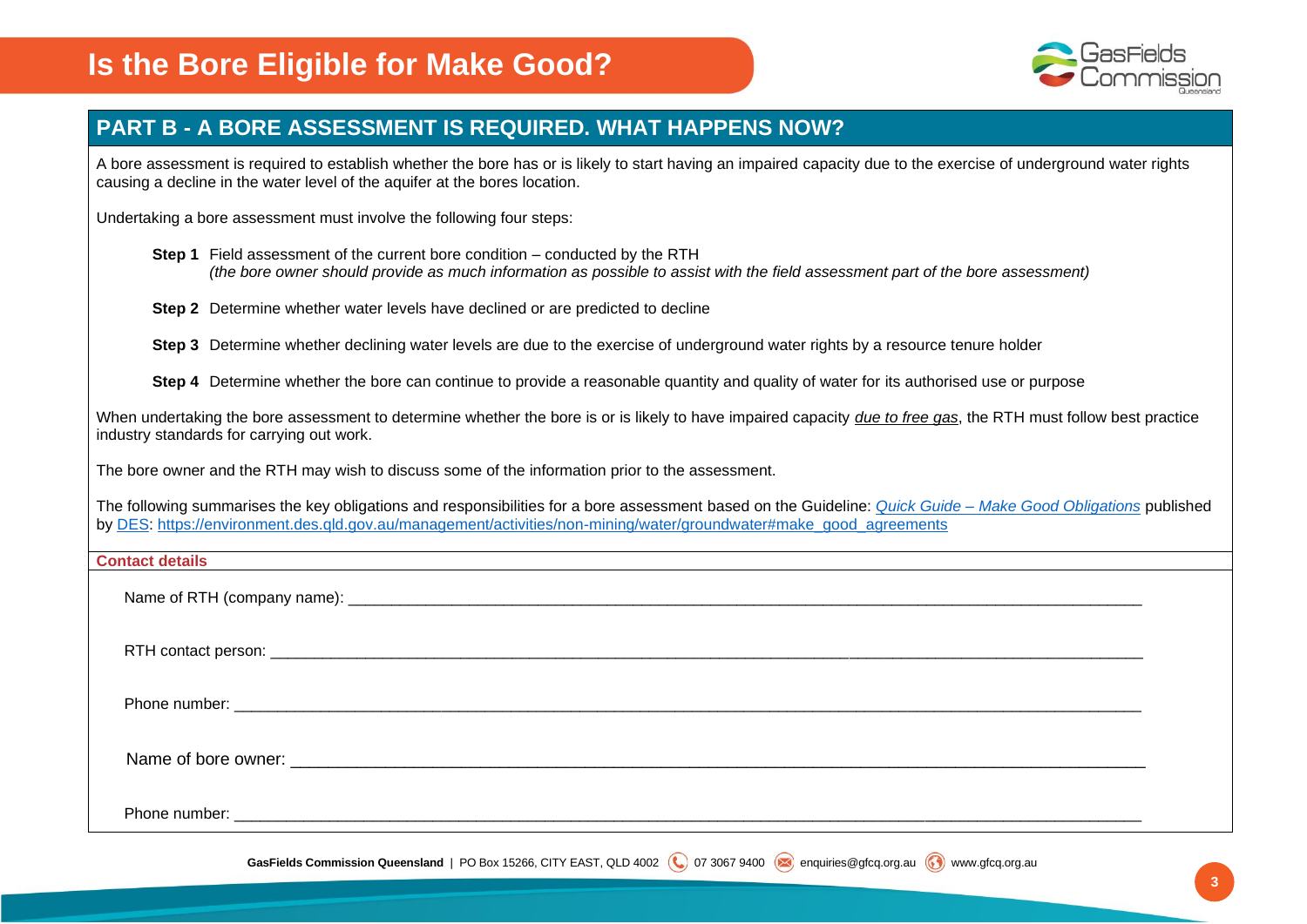

#### **PART B - A BORE ASSESSMENT IS REQUIRED. WHAT HAPPENS NOW?**

The RTH will obtain and provide the original Bore Report containing installation and completion details for the bore and a copy should be provided to the bore owner. Owners may wish to obtain a copy of the [Bore Report themselves online](https://www.business.qld.gov.au/industries/mining-energy-water/water/bores-and-groundwater/bore-reports) **(referencing their water bore registration number)**.

<https://www.business.qld.gov.au/industries/mining-energy-water/water/bores-and-groundwater/bore-reports>

*The Bore Report data may not be complete. Attach the Bore Report to this form for ease of reference.*

#### **Information required from the bore owner**

Below is the information that should be made available to the RTH prior to the field assessment. This information is required to determine the construction of the bore, its current condition and purpose. The more information provided, the more accurate the assessment will be.

| 9. Bore and property information                                                                               |                                                                                                                                                                                                                                         |
|----------------------------------------------------------------------------------------------------------------|-----------------------------------------------------------------------------------------------------------------------------------------------------------------------------------------------------------------------------------------|
| Local bore name: experience and a series of the series of the series of the series of the series of the series |                                                                                                                                                                                                                                         |
|                                                                                                                |                                                                                                                                                                                                                                         |
|                                                                                                                |                                                                                                                                                                                                                                         |
| Bore type:                                                                                                     |                                                                                                                                                                                                                                         |
| Sub-artesian                                                                                                   |                                                                                                                                                                                                                                         |
| Artesian (controlled flow)                                                                                     |                                                                                                                                                                                                                                         |
| Artesian (uncontrolled flow)                                                                                   |                                                                                                                                                                                                                                         |
| Artesian (ceased to flow)                                                                                      |                                                                                                                                                                                                                                         |
| 10. Are the bore construction details available?                                                               |                                                                                                                                                                                                                                         |
| Driller name: The Contract of the Contract of the Contract of the Contract of the Contract of the Contract of  |                                                                                                                                                                                                                                         |
|                                                                                                                |                                                                                                                                                                                                                                         |
| Total depth of bore: _______________________________metres below ground level                                  |                                                                                                                                                                                                                                         |
| Bore screen type:                                                                                              |                                                                                                                                                                                                                                         |
| Perforations                                                                                                   | Screen                                                                                                                                                                                                                                  |
| Slots                                                                                                          | Other: ether and the contract of the contract of the contract of the contract of the contract of the contract of the contract of the contract of the contract of the contract of the contract of the contract of the contract<br>$\Box$ |
| Open hole                                                                                                      |                                                                                                                                                                                                                                         |
|                                                                                                                | GasFields Commission Queensland   PO Box 15266, CITY EAST, QLD 4002 (Q) 07 3067 9400 anquiries@gfcq.org.au (O) www.gfcq.org.au                                                                                                          |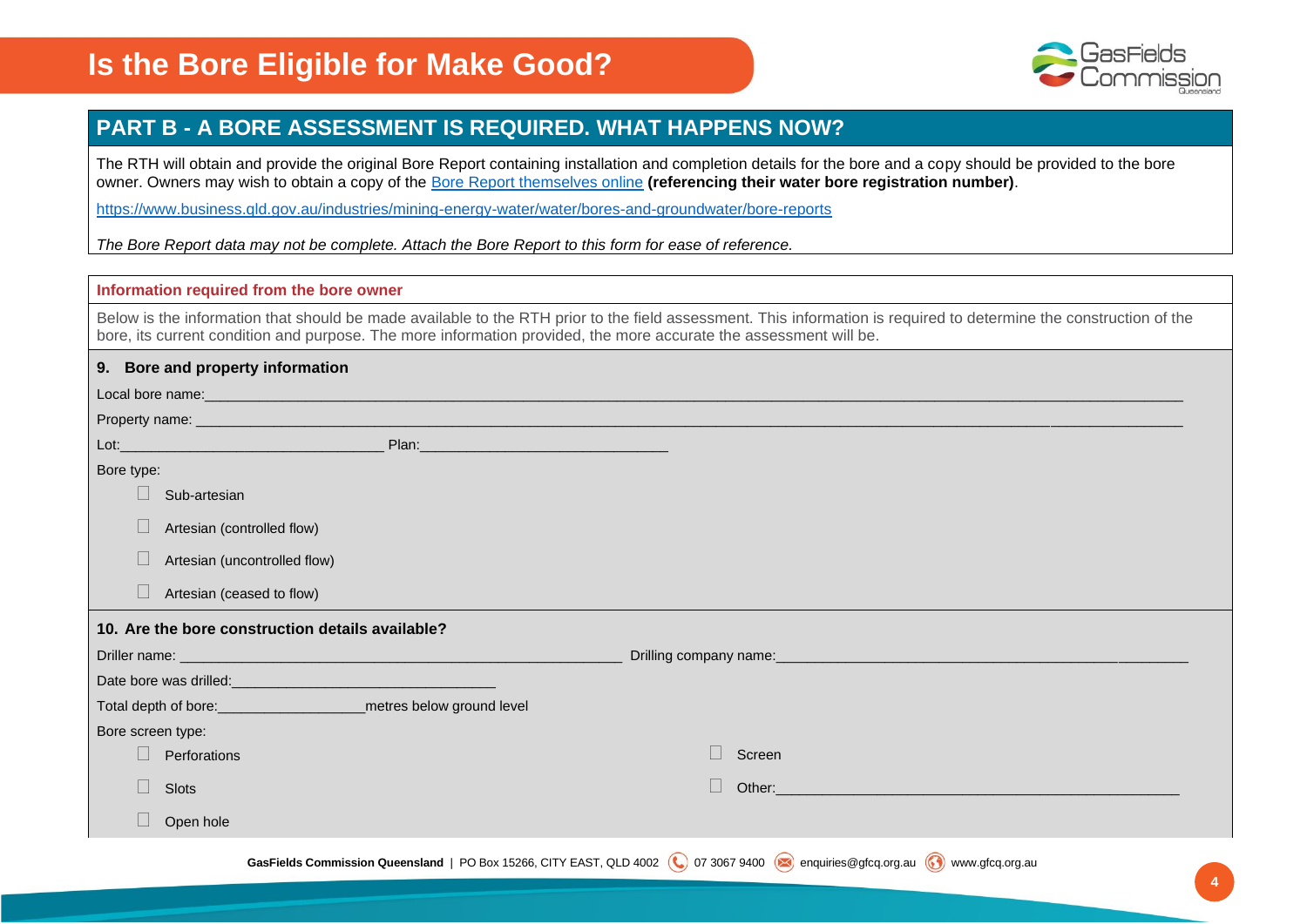

 $5<sup>1</sup>$ 

| (e.g. PCV, stainless steel)                                                                                                                                            |  |
|------------------------------------------------------------------------------------------------------------------------------------------------------------------------|--|
| mm                                                                                                                                                                     |  |
|                                                                                                                                                                        |  |
|                                                                                                                                                                        |  |
|                                                                                                                                                                        |  |
| Source aquifer from which water is accessed:<br><u> 1989 - Johann Barn, mars ann an t-Amhain ann an t-Amhain an t-Amhain an t-Amhain an t-Amhain an t-Amhain an t-</u> |  |
|                                                                                                                                                                        |  |
|                                                                                                                                                                        |  |
|                                                                                                                                                                        |  |
| 11. Is the bore equipped with a pump? If it is not, go to 12                                                                                                           |  |
|                                                                                                                                                                        |  |
|                                                                                                                                                                        |  |
|                                                                                                                                                                        |  |
| Pump setting depth: ____________________ metres below ground level                                                                                                     |  |
| Is the bore equipped with a meter?                                                                                                                                     |  |
| $\Box$ Yes                                                                                                                                                             |  |
| $\Box$<br><b>No</b>                                                                                                                                                    |  |
| Power source (select):                                                                                                                                                 |  |
| Tractor<br>Electric motor                                                                                                                                              |  |
| Windmill<br>Generator                                                                                                                                                  |  |
| $\Box$<br>Other:<br>Direct drive engine                                                                                                                                |  |
| Mains supply                                                                                                                                                           |  |
| Headworks description:_                                                                                                                                                |  |
|                                                                                                                                                                        |  |
|                                                                                                                                                                        |  |
|                                                                                                                                                                        |  |

GasFields Commission Queensland | PO Box 15266, CITY EAST, QLD 4002 (C) 07 3067 9400 anquiries@gfcq.org.au (C) www.gfcq.org.au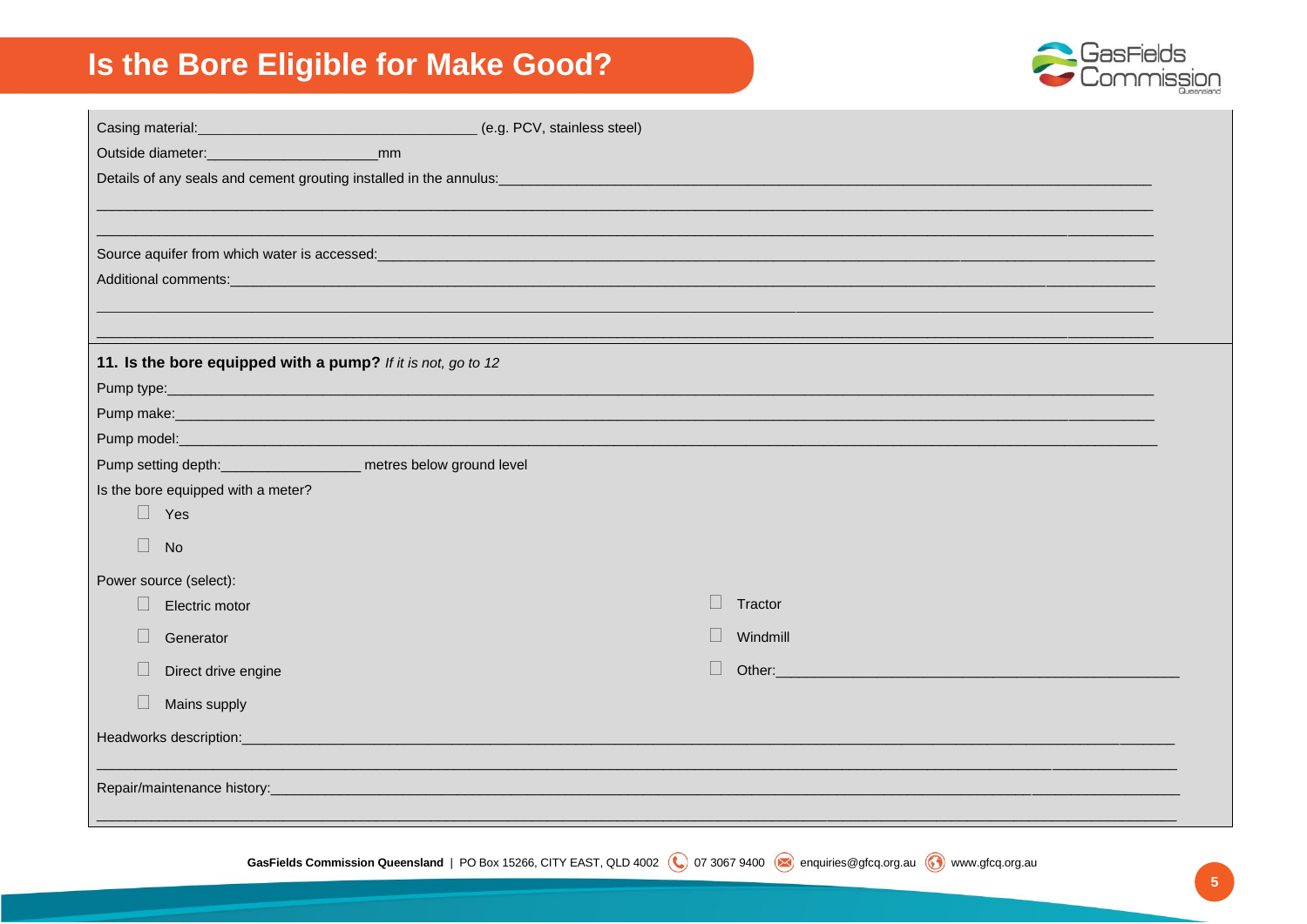

| 12. Bore water supply information                                                                                                                                                                                                                                                                                                                                                                                                                                                                                                                                     |                                                                                                                                                                                                                                |
|-----------------------------------------------------------------------------------------------------------------------------------------------------------------------------------------------------------------------------------------------------------------------------------------------------------------------------------------------------------------------------------------------------------------------------------------------------------------------------------------------------------------------------------------------------------------------|--------------------------------------------------------------------------------------------------------------------------------------------------------------------------------------------------------------------------------|
| Purpose of bore:                                                                                                                                                                                                                                                                                                                                                                                                                                                                                                                                                      |                                                                                                                                                                                                                                |
| $\Box$ Stock                                                                                                                                                                                                                                                                                                                                                                                                                                                                                                                                                          | Irrigation<br>$\Box$                                                                                                                                                                                                           |
| Domestic                                                                                                                                                                                                                                                                                                                                                                                                                                                                                                                                                              | Town water supply                                                                                                                                                                                                              |
| Intensive stock                                                                                                                                                                                                                                                                                                                                                                                                                                                                                                                                                       | Other: West and Contract the Contract of the Contract of the Contract of the Contract of the Contract of the Contract of the Contract of the Contract of the Contract of the Contract of the Contract of the Contract of the C |
| How often is the bore used? Estimate hours pumped per day:_____________________ hrs<br>Seasonal variation:                                                                                                                                                                                                                                                                                                                                                                                                                                                            |                                                                                                                                                                                                                                |
| Peak usage (including maximum volumes extracted and period of peak extraction). If information is not available, provide estimated volumes supplied by the bore by using Appendix 1                                                                                                                                                                                                                                                                                                                                                                                   |                                                                                                                                                                                                                                |
|                                                                                                                                                                                                                                                                                                                                                                                                                                                                                                                                                                       |                                                                                                                                                                                                                                |
| 13. Water level measurement details<br>Datum point description (e.g. top of bore casing): _____________________________<br>Date and time of measurement: example and the state of measurements and time of measurements.<br>Duration of pumping and rest period:<br>Rest period: <u>example and contract and contract and contract and contract and contract and contract and contract of</u><br>$\bullet$<br>Method of measuring water level (e.g. conduit, direct access): entitled and access and a series of measuring water level (e.g. conduit, direct access): |                                                                                                                                                                                                                                |
|                                                                                                                                                                                                                                                                                                                                                                                                                                                                                                                                                                       |                                                                                                                                                                                                                                |
|                                                                                                                                                                                                                                                                                                                                                                                                                                                                                                                                                                       |                                                                                                                                                                                                                                |

GasFields Commission Queensland | PO Box 15266, CITY EAST, QLD 4002 (Q) 07 3067 9400 enquiries@gfcq.org.au (c) www.gfcq.org.au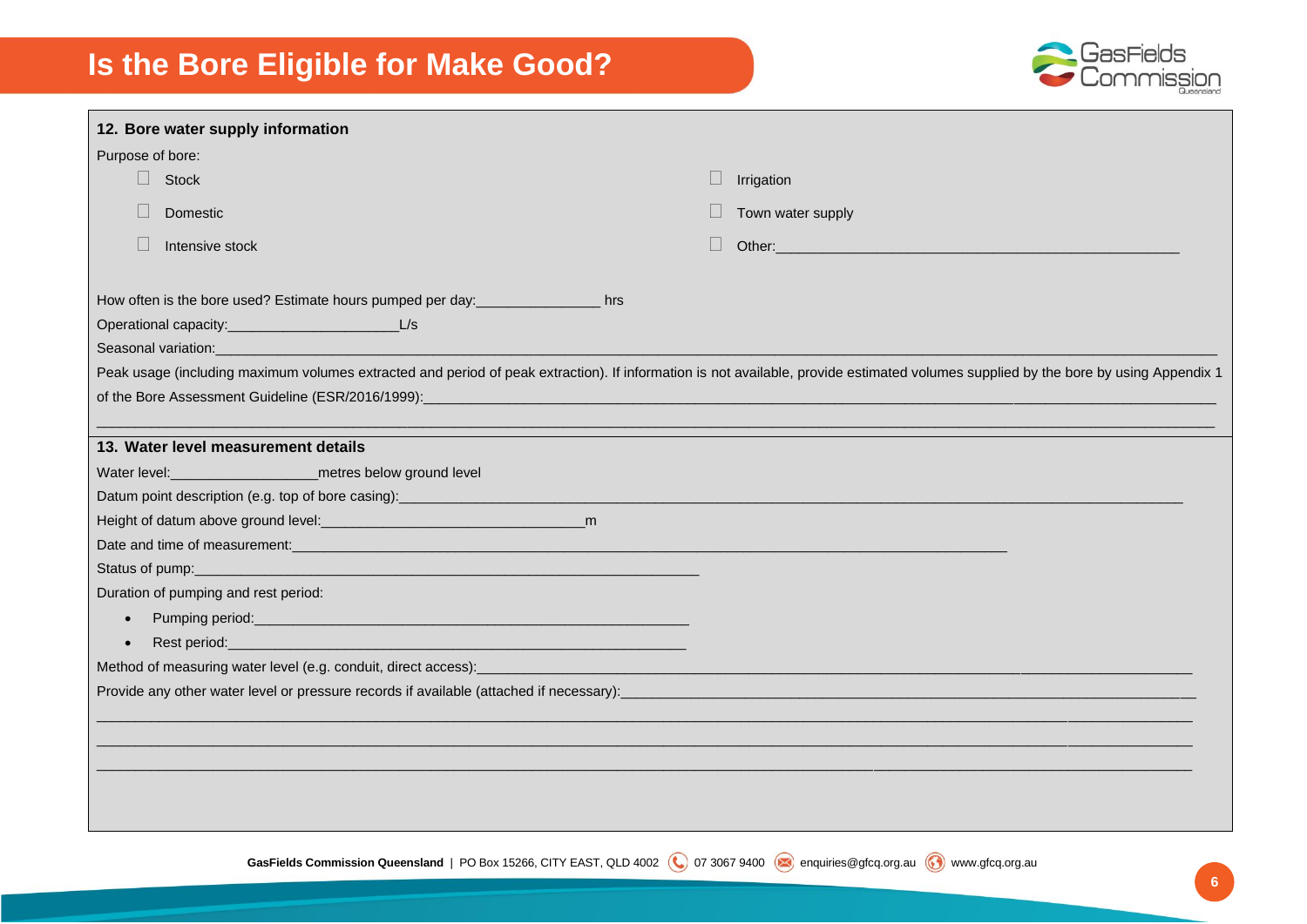

| 14. Water quality details                                                                                                                                |              |                                                                                                                                                                                         |
|----------------------------------------------------------------------------------------------------------------------------------------------------------|--------------|-----------------------------------------------------------------------------------------------------------------------------------------------------------------------------------------|
|                                                                                                                                                          |              | The RTH will conduct a full analysis of the bore water quality (including field and laboratory testing). The method of testing will be in accordance with relevant groundwater sampling |
| guidelines.                                                                                                                                              |              |                                                                                                                                                                                         |
| If you have taken your own field measurements, please provide results:                                                                                   |              |                                                                                                                                                                                         |
| $\bullet$                                                                                                                                                |              |                                                                                                                                                                                         |
|                                                                                                                                                          | $^{\circ}$ C |                                                                                                                                                                                         |
|                                                                                                                                                          | $\mu$ S/cm   |                                                                                                                                                                                         |
|                                                                                                                                                          |              |                                                                                                                                                                                         |
| 15. Gassy bore                                                                                                                                           |              |                                                                                                                                                                                         |
| The bore owner must advise the RTH if gas is present in the bore.                                                                                        |              |                                                                                                                                                                                         |
| Is the bore gassy:                                                                                                                                       |              |                                                                                                                                                                                         |
| Yes If so, when was if first observed?<br>The manufactured of the manufactured of the manufactured of the manufactured of the manufactured of the manufa |              | $\Box$<br>No                                                                                                                                                                            |
| Has the amount of gas increased over time?                                                                                                               |              |                                                                                                                                                                                         |
| $\Box$ Yes                                                                                                                                               |              | $\Box$<br>No                                                                                                                                                                            |
| Other observations regarding the presence of                                                                                                             |              |                                                                                                                                                                                         |
| <u> 1980 - Johann Stoff, Amerikaansk politiker (d. 1980)</u><br>gas:                                                                                     |              |                                                                                                                                                                                         |
|                                                                                                                                                          |              |                                                                                                                                                                                         |
| 16. Other information (e.g. historical records):                                                                                                         |              |                                                                                                                                                                                         |
|                                                                                                                                                          |              |                                                                                                                                                                                         |
|                                                                                                                                                          |              |                                                                                                                                                                                         |
|                                                                                                                                                          |              |                                                                                                                                                                                         |
|                                                                                                                                                          |              |                                                                                                                                                                                         |
|                                                                                                                                                          |              |                                                                                                                                                                                         |
|                                                                                                                                                          |              |                                                                                                                                                                                         |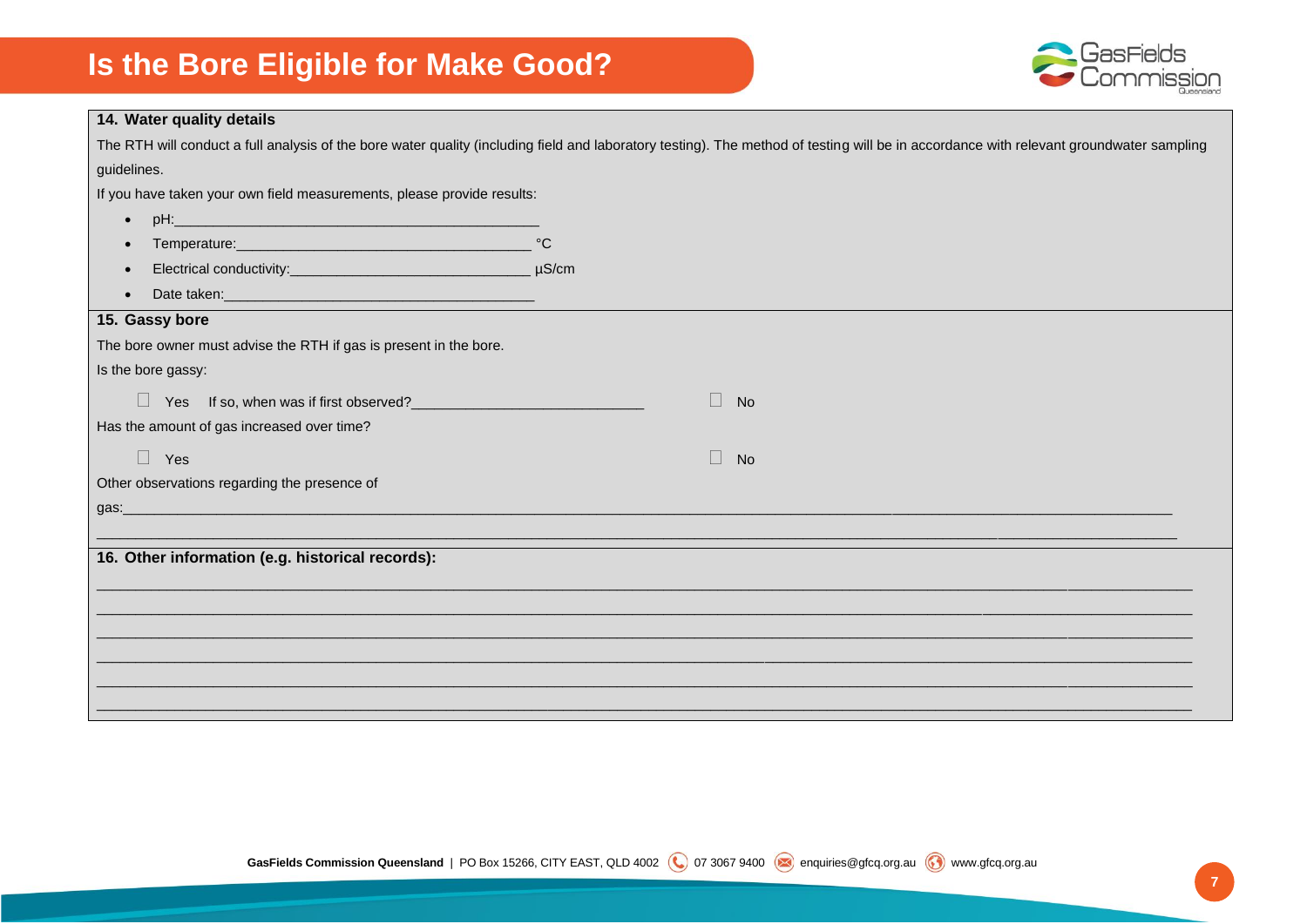

|                                                                                                                                                                                                                                                                                                                                                                                | <b>RESPONSIBILITIES</b>                                                                                                                                                                                                                                                                                                                                                                       |                                                                                                                                                                                                                                                                                                                                                                                                                                                                                                                                                                                                                                               |
|--------------------------------------------------------------------------------------------------------------------------------------------------------------------------------------------------------------------------------------------------------------------------------------------------------------------------------------------------------------------------------|-----------------------------------------------------------------------------------------------------------------------------------------------------------------------------------------------------------------------------------------------------------------------------------------------------------------------------------------------------------------------------------------------|-----------------------------------------------------------------------------------------------------------------------------------------------------------------------------------------------------------------------------------------------------------------------------------------------------------------------------------------------------------------------------------------------------------------------------------------------------------------------------------------------------------------------------------------------------------------------------------------------------------------------------------------------|
| <b>STATUTORY OBLIGATION</b>                                                                                                                                                                                                                                                                                                                                                    | <b>RESPONSIBLE TENURE HOLDER (RTH)</b><br>The responsible gas company                                                                                                                                                                                                                                                                                                                         | <b>BORE OWNER (Owner)</b>                                                                                                                                                                                                                                                                                                                                                                                                                                                                                                                                                                                                                     |
| <b>Undertake Bore Assessment</b>                                                                                                                                                                                                                                                                                                                                               |                                                                                                                                                                                                                                                                                                                                                                                               |                                                                                                                                                                                                                                                                                                                                                                                                                                                                                                                                                                                                                                               |
| $\Box$ Underground water impact report<br>(UWIR) required for the resource<br>tenure (unless exempt)<br>$\Box$ Submit to DES for approval                                                                                                                                                                                                                                      | Prepare a UWIR:<br>$\circ$ identify the bores within the tenure area<br>o define any immediately affected area (IAA) bores and<br>long-term affected area (LAA) bores<br>o provide a water monitoring strategy and spring impact<br>management strategy<br>Submit to DES for approval<br>$\Box$ Implement UWIR<br>Publish UWIR on website                                                     | N/A                                                                                                                                                                                                                                                                                                                                                                                                                                                                                                                                                                                                                                           |
| $\Box$ On bores published as Immediately<br>Affected Area (IAA) bores in an<br>underground water impact report<br>(UWIR)<br>$\Box$ Other bores if directed by DES<br>(section 418 of the Water Act 2000)<br>Comply with the Bore Assessment<br>Guidelines published by DES<br>$\Box$ The Owner must comply with any<br>reasonable request by the RTH to<br>provide information | Undertake a Bore Assessment if:<br>$\circ$ required under a UWIR<br>$\circ$ directed by DES<br>Comply with the Bore Assessment Guidelines published<br>by DES (Guideline - Bore Assessments [ESR/2016/2005])<br>Determine whether the bore has or is likely to have an<br>impaired capacity<br>$\Box$ Inform the Owner of the date they will receive the<br>Outcome of Bore Assessment report | $\Box$ Provide a copy of any invoice in relation to the<br>removal of equipment that was requested by the RTH<br>$\Box$ Provide the following information to the RTH:<br>o the location of any water bores on the land<br>$\circ$ any other information the RTH reasonably<br>requires to undertake a Bore Assessment of any<br>bores on the land<br>$\Box$ Provide access to enable the RTH to undertake the<br><b>Bore Assessment</b><br>$\Box$ Provide information about the water bore to assist<br>RTH in completing the Bore Assessment (fill in details<br>in this form)<br>$\Box$ Understand the Bore Assessment and its implications |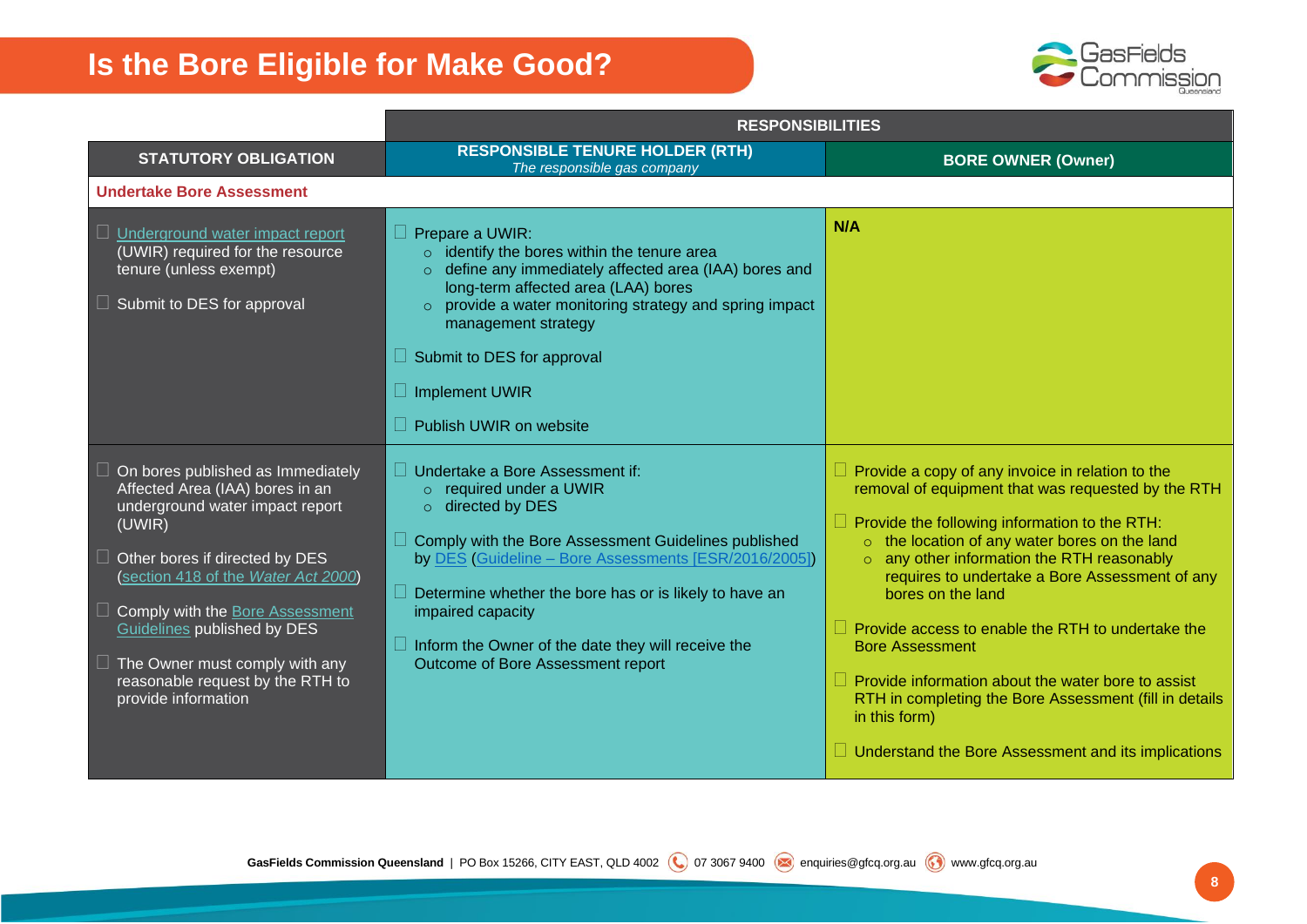

|                                                                                                                                                                                                                                                          | <b>RESPONSIBILITIES</b>                                                                                                                                                                                                                                                                                                                                                                                                                                                                                                                                                                                                                                                                                                                                                                                                                                                                                                                                                                                                                                                                                                                                  |                                                                                                                                                                                                                                                                                                                                                                                                                                                                                                                                                                                                                                                                                                                                                                                                                                                |  |
|----------------------------------------------------------------------------------------------------------------------------------------------------------------------------------------------------------------------------------------------------------|----------------------------------------------------------------------------------------------------------------------------------------------------------------------------------------------------------------------------------------------------------------------------------------------------------------------------------------------------------------------------------------------------------------------------------------------------------------------------------------------------------------------------------------------------------------------------------------------------------------------------------------------------------------------------------------------------------------------------------------------------------------------------------------------------------------------------------------------------------------------------------------------------------------------------------------------------------------------------------------------------------------------------------------------------------------------------------------------------------------------------------------------------------|------------------------------------------------------------------------------------------------------------------------------------------------------------------------------------------------------------------------------------------------------------------------------------------------------------------------------------------------------------------------------------------------------------------------------------------------------------------------------------------------------------------------------------------------------------------------------------------------------------------------------------------------------------------------------------------------------------------------------------------------------------------------------------------------------------------------------------------------|--|
| <b>STATUTORY OBLIGATION</b>                                                                                                                                                                                                                              | <b>RESPONSIBLE TENURE HOLDER (RTH)</b><br>The responsible gas company                                                                                                                                                                                                                                                                                                                                                                                                                                                                                                                                                                                                                                                                                                                                                                                                                                                                                                                                                                                                                                                                                    | <b>BORE OWNER (Owner)</b>                                                                                                                                                                                                                                                                                                                                                                                                                                                                                                                                                                                                                                                                                                                                                                                                                      |  |
| <b>Provide notice to Owner:</b><br>$\Box$ State date the Bore Assessment will<br>be undertaken<br>$\Box$ Provide details of who will be<br>undertaking the Bore Assessment<br>$\Box$ At least 10 business days prior to<br>undertaking a Bore Assessment | Contact the Owner in advance of issuing a notice to<br>undertake the Bore Assessment:<br>$\circ$ explain what a Bore Assessment is and why it is<br>necessary<br>$\circ$ enquire about:<br>• whether equipment will need to be removed from<br>the bore prior to the assessment<br>• if the owner prefers to manage the removal of any<br>pumps or equipment, how long the Owner needs<br>to remove the equipment<br>suitable dates to schedule the work to minimise<br>disturbance with other activities on the property<br>e.g. mustering, spraying etc<br>$\circ$ inform the Owner that they are not required to be<br>present for the bore assessment and explain the<br>mechanism and frequency of communication to report<br>progress throughout the Bore Assessment<br>$\circ$ inform the Owner that a notice will be provided<br>detailing:<br>• the date, time and estimated duration<br>who will do the assessment<br>how costs of removal of infrastructure will be<br>covered<br>Give notice of intention to undertake a Bore Assessment<br>to the Owner at least 10 business days before accessing<br>site to undertake the Bore Assessment | $\Box$ Assist the RTH in planning and scheduling the Bore<br>Assessment<br>$\Box$ If the proposed timing of the Bore Assessment<br>conflicts with planned activities such as mustering,<br>harvesting etc, work with the RTH to reschedule as<br>soon as practical<br>$\Box$ Comply with any reasonable request for information<br>from the RTH if they possess the information<br>$\Box$ Comply with any reasonable request for information<br>from the RTH if they possess the information.<br>$\Box$ Provide a copy of any invoice in relation to the<br>removal of equipment that was requested by the RTH<br>$\Box$ If asked, provide:<br>$\circ$ the location of any water bores on the land<br>o any other information the resource tenure holder<br>reasonably requires to undertake a Baseline<br>Assessment of any bores on the land |  |
| Notice of outcome of bore assessment                                                                                                                                                                                                                     |                                                                                                                                                                                                                                                                                                                                                                                                                                                                                                                                                                                                                                                                                                                                                                                                                                                                                                                                                                                                                                                                                                                                                          |                                                                                                                                                                                                                                                                                                                                                                                                                                                                                                                                                                                                                                                                                                                                                                                                                                                |  |
| Provide information collected during<br>a Bore Assessment<br>On the DES form: Outcome of<br><b>Bore Assessment</b>                                                                                                                                       | Discuss the findings of the Bore Assessment with the<br>Owner                                                                                                                                                                                                                                                                                                                                                                                                                                                                                                                                                                                                                                                                                                                                                                                                                                                                                                                                                                                                                                                                                            | $\Box$ Discuss the information in the Outcome of Bore<br>Assessment report with the RTH - understand the<br>outcome of the assessment as this will:<br>o be agreed as part of the Make Good Agreement                                                                                                                                                                                                                                                                                                                                                                                                                                                                                                                                                                                                                                          |  |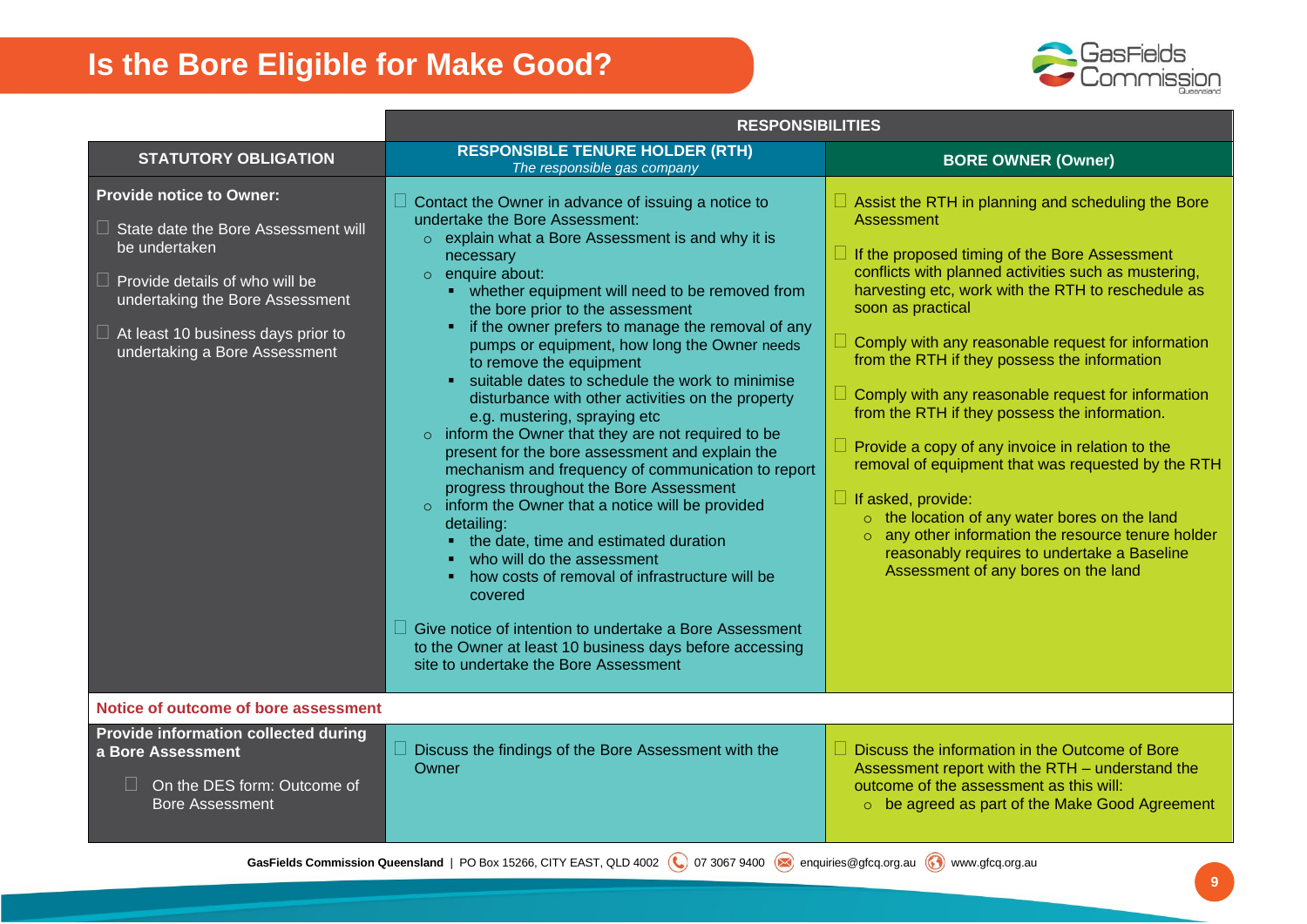

|                                                                                                                                                                                                                                                                                                                                                                                                                                                                                                                                                                                                                            | <b>RESPONSIBILITIES</b>                                                                                                                                                                                                                                                                                                                                                                                                                                  |                                                                                                                                                                                                                 |  |
|----------------------------------------------------------------------------------------------------------------------------------------------------------------------------------------------------------------------------------------------------------------------------------------------------------------------------------------------------------------------------------------------------------------------------------------------------------------------------------------------------------------------------------------------------------------------------------------------------------------------------|----------------------------------------------------------------------------------------------------------------------------------------------------------------------------------------------------------------------------------------------------------------------------------------------------------------------------------------------------------------------------------------------------------------------------------------------------------|-----------------------------------------------------------------------------------------------------------------------------------------------------------------------------------------------------------------|--|
| <b>STATUTORY OBLIGATION</b>                                                                                                                                                                                                                                                                                                                                                                                                                                                                                                                                                                                                | <b>RESPONSIBLE TENURE HOLDER (RTH)</b><br>The responsible gas company                                                                                                                                                                                                                                                                                                                                                                                    | <b>BORE OWNER (Owner)</b>                                                                                                                                                                                       |  |
| To the Owner and the Office of<br>Groundwater Impact<br>Assessment (OGIA) within 30<br>business days after undertaking<br>the assessment<br>To DES if the Bore Assessment<br>was undertaken in response to a<br>direction notice                                                                                                                                                                                                                                                                                                                                                                                           | Provide a copy of the Outcome of Bore Assessment report<br>to the Owner, OGIA (and DES if required) within 30<br>business days of completing the Bore Assessment<br>Note: 30 business day period commences once laboratory<br>results are received and this information has been<br>analysed<br>$\Box$ Explain outcome of Bore Assessment to the Owner<br>$\Box$ Inform the Owner about the next steps in the process and<br>the timeframe for each step | o determine whether Make Good Measures will be<br>required<br>Enquire about the next steps in the process and the<br>timeframe for each step                                                                    |  |
| <b>Collection of data and qualifications</b>                                                                                                                                                                                                                                                                                                                                                                                                                                                                                                                                                                               |                                                                                                                                                                                                                                                                                                                                                                                                                                                          |                                                                                                                                                                                                                 |  |
| <b>Qualifications for persons conducting</b><br><b>Bore Assessments:</b><br>Ensure that the person/s conducting the<br>field measurements required for a Bore<br>Assessment possess:<br>$\Box$ a minimum of two years prior<br>experience in at least one of the<br>following fields: underground water<br>level monitoring programs, the<br>conduct of underground water quality<br>sampling programs, hydrogeology<br>and/or engineering.<br>□ has a practical knowledge of water<br>bore construction and infrastructure<br>Provide the Owner with evidence of the<br>person(s) skills and expertise, when<br>requested | $\Box$ Engage appropriately qualified people to conduct the Bore<br>Assessment<br>$\Box$ Inform the Owner about the people who will be conducting<br>the Bore Assessment<br>□ Provide the Owner with evidence of the skills and<br>expertise of the person(s) conducting the Bore<br>Assessment if requested                                                                                                                                             | $\Box$ Request the RTH to provide evidence of the<br>person(s) skills and expertise if concerned that the<br>person(s) conducting the Bore Assessment does not<br>possess the appropriate skills and experience |  |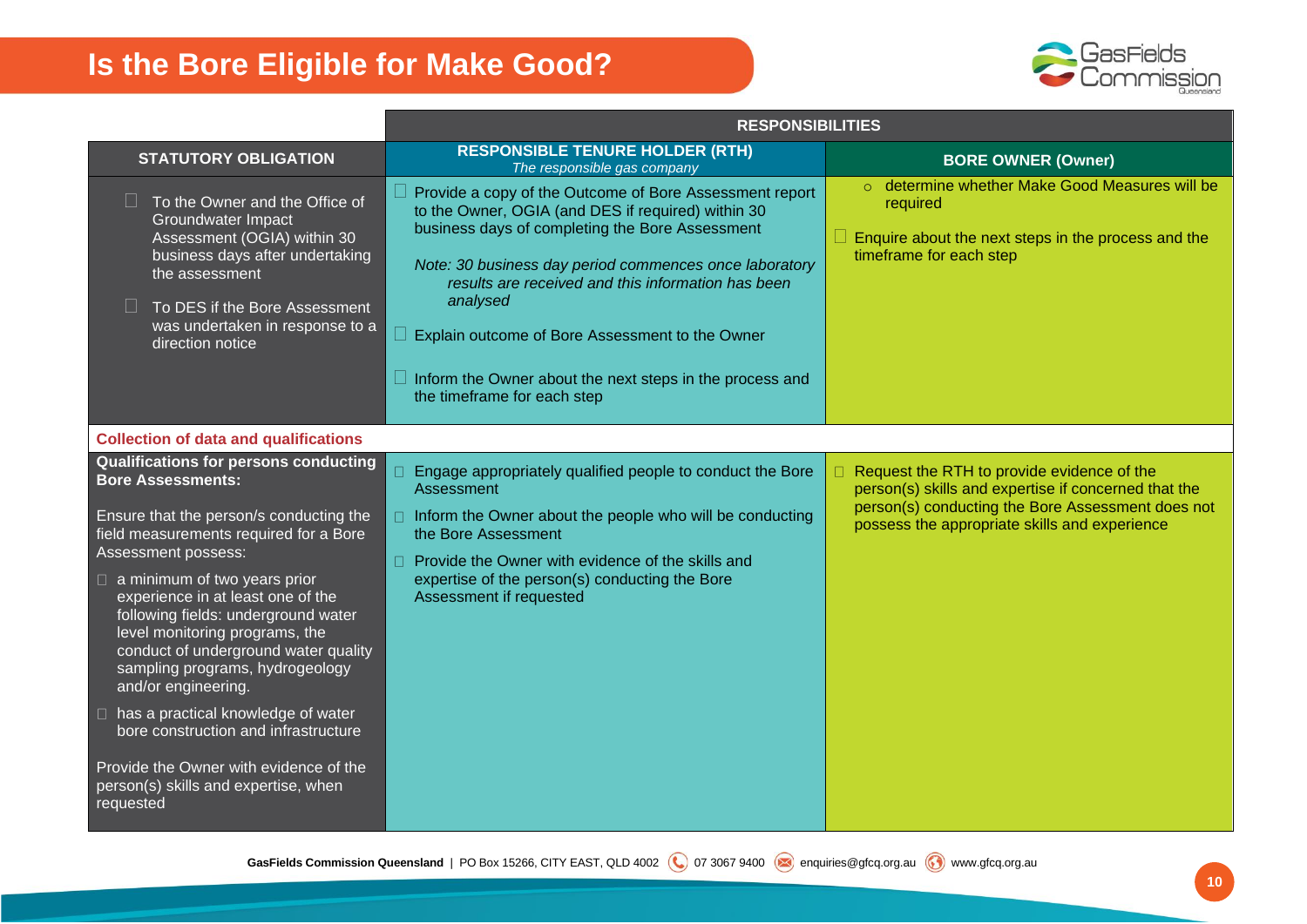

|                                                                                                                                                         | <b>RESPONSIBILITIES</b>                                                                                                                                                                                                                                                                                                                                                                                                                                                                                                                                                                                                                                                                                                                                                                   |                           |  |
|---------------------------------------------------------------------------------------------------------------------------------------------------------|-------------------------------------------------------------------------------------------------------------------------------------------------------------------------------------------------------------------------------------------------------------------------------------------------------------------------------------------------------------------------------------------------------------------------------------------------------------------------------------------------------------------------------------------------------------------------------------------------------------------------------------------------------------------------------------------------------------------------------------------------------------------------------------------|---------------------------|--|
| <b>STATUTORY OBLIGATION</b>                                                                                                                             | <b>RESPONSIBLE TENURE HOLDER (RTH)</b><br>The responsible gas company                                                                                                                                                                                                                                                                                                                                                                                                                                                                                                                                                                                                                                                                                                                     | <b>BORE OWNER (Owner)</b> |  |
| Quality assurance and quality control<br>□ Comply with the Bore Assessment<br>Guidelines published by DES<br>regarding quality assurance and<br>control | Develop a formal quality assurance program and<br>П.<br>undertake Bore Assessments in accordance with the<br>formal quality assurance program.<br>Ensure the formal quality assurance program include<br>П<br>quality control procedures consistent with the principles of<br>the following documents:<br>o AS/NZ 9000 Quality management system series<br>o quality assurance/quality control of AS/NZS<br>5667.11:1998 Water quality - Sampling - Guidance on<br>sampling of groundwaters (Joint Technical Committee<br>EV/8, 2016)<br>Monitoring and Sampling Manual 2018 –<br>$\circ$<br><b>Environmental Protection (Water) Policy 2009 (DES).</b><br>Provided the quality assurance program to the chief<br>executive of DES upon written request within the<br>requested timeframe | N/A                       |  |
|                                                                                                                                                         |                                                                                                                                                                                                                                                                                                                                                                                                                                                                                                                                                                                                                                                                                                                                                                                           |                           |  |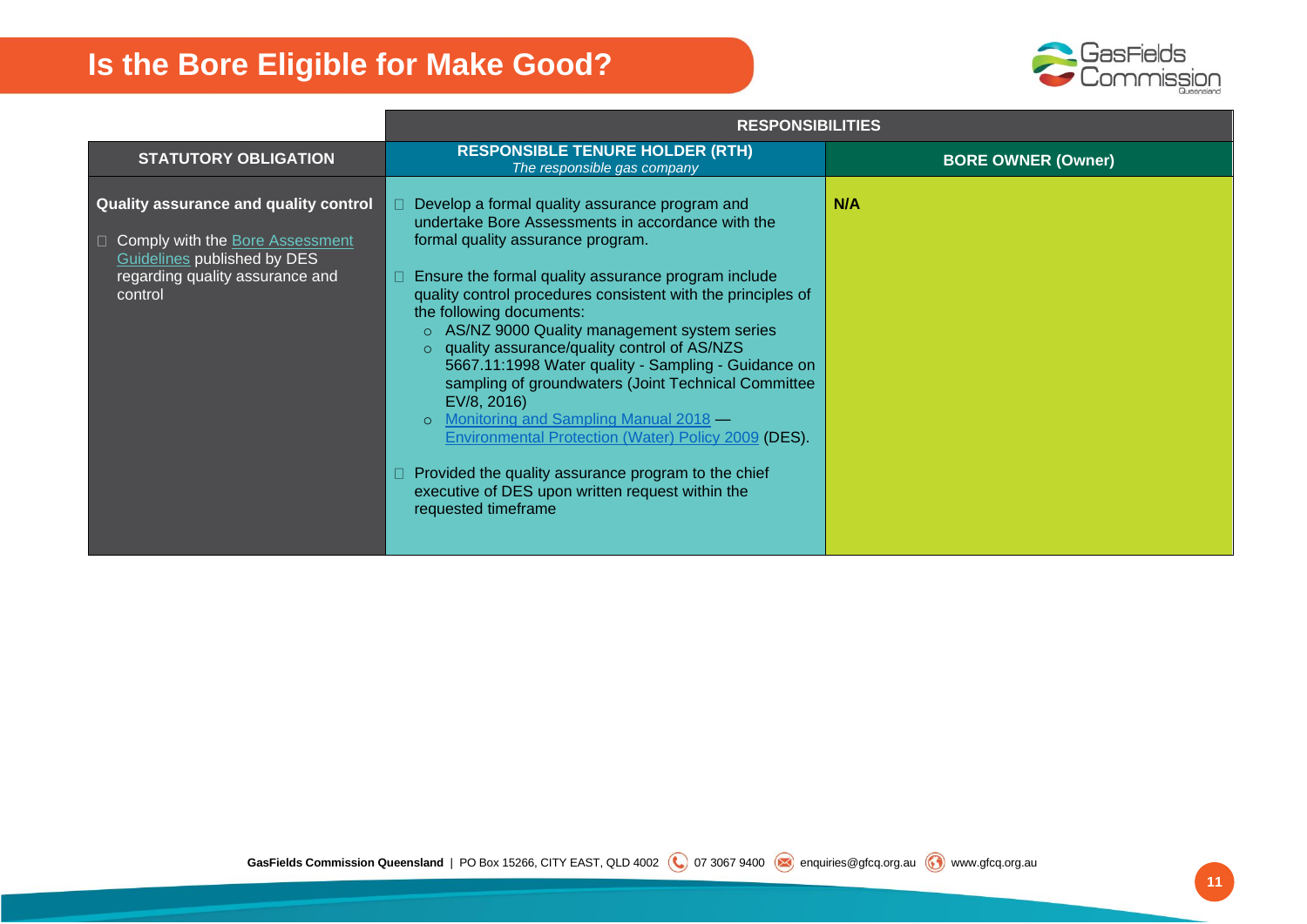

|                                                                                                                                                                                                                                                                                                                                             | <b>RESPONSIBILITIES</b>                                                                                                                                                                                                                                                                                                                                                                                                                                                                                                                                                                                                                                                                                                                                                                                                                                                                                              |                           |
|---------------------------------------------------------------------------------------------------------------------------------------------------------------------------------------------------------------------------------------------------------------------------------------------------------------------------------------------|----------------------------------------------------------------------------------------------------------------------------------------------------------------------------------------------------------------------------------------------------------------------------------------------------------------------------------------------------------------------------------------------------------------------------------------------------------------------------------------------------------------------------------------------------------------------------------------------------------------------------------------------------------------------------------------------------------------------------------------------------------------------------------------------------------------------------------------------------------------------------------------------------------------------|---------------------------|
| <b>STATUTORY OBLIGATION</b>                                                                                                                                                                                                                                                                                                                 | <b>RESPONSIBLE TENURE HOLDER (RTH)</b><br>The responsible gas company                                                                                                                                                                                                                                                                                                                                                                                                                                                                                                                                                                                                                                                                                                                                                                                                                                                | <b>BORE OWNER (Owner)</b> |
| Independent third-party certification<br>Comply with the Bore Assessment<br>Guidelines published by DES<br>regarding independent third-party<br>certification (Guideline - Bore<br>Assessments [ESR/2016/2005])<br>□ Bore Assessment must be completed<br>by an independent third party or be<br>certified by an independent third<br>party | □ Obtain certification from a qualified independent third-<br>party who:<br>$\circ$ Is not an employee<br>Does not have a conflict of interest<br>Has a degree in a relevant science or engineering<br>$\circ$<br>discipline<br>Has a minimum of five years' experience in at least<br>one of the following fields:<br>groundwater level monitoring programs<br>groundwater quality sampling programs<br>groundwater hydrogeology and/or engineering<br>have a practical knowledge of water bore<br>construction and infrastructure<br>$\Box$ If certified by an independent third party, the certification<br>must include a statement that:<br>o quality assurance and quality control procedures are<br>being implemented<br>o the Bore Assessment is compliant with the guideline<br>$\circ$ verifies the minimum qualifications, training and<br>experience of all persons who conducted the Bore<br>Assessment | N/A                       |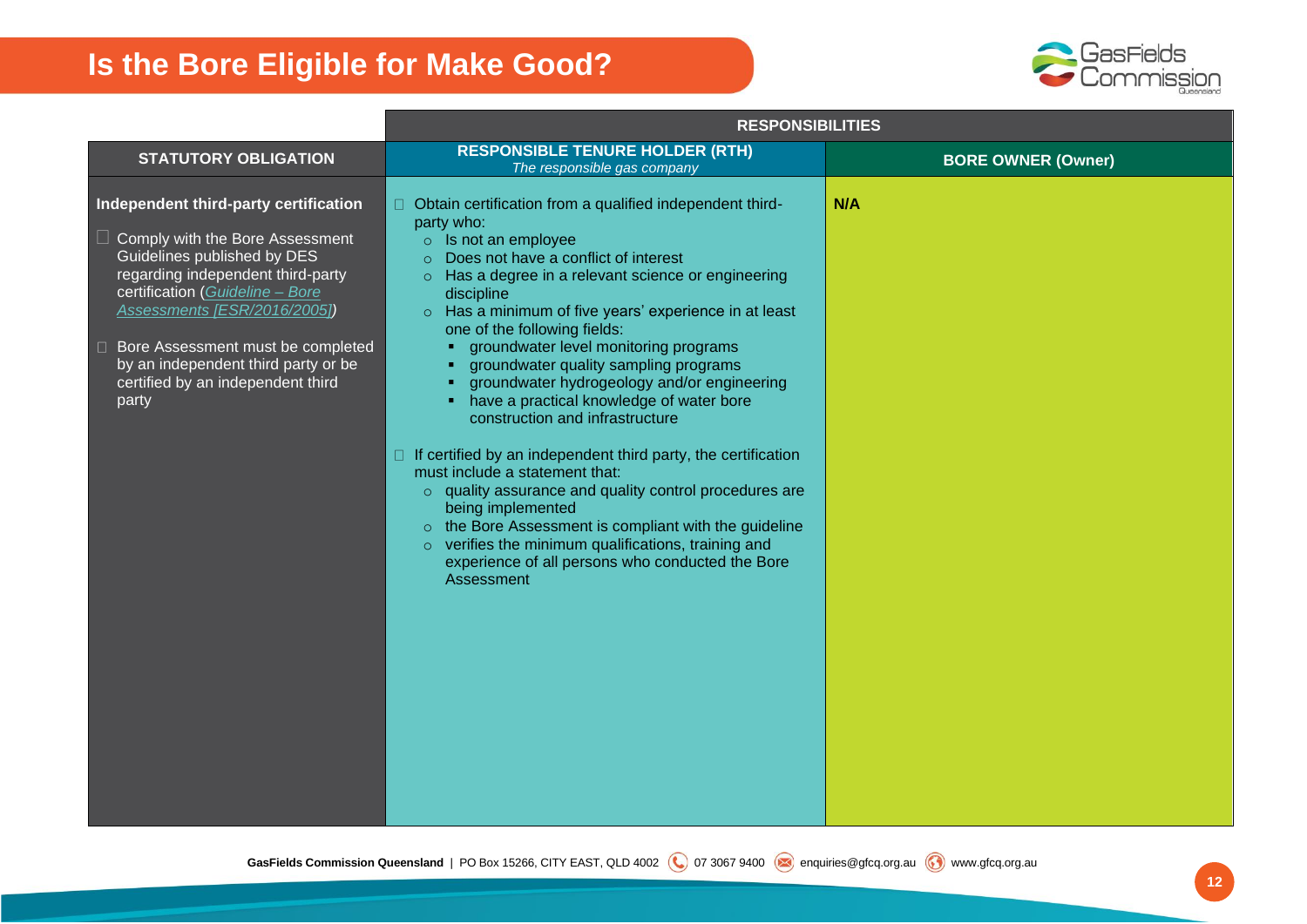

|                                                                                                       | <b>RESPONSIBILITIES</b>                                                                                                                                                                                                                                                                                        |                           |  |
|-------------------------------------------------------------------------------------------------------|----------------------------------------------------------------------------------------------------------------------------------------------------------------------------------------------------------------------------------------------------------------------------------------------------------------|---------------------------|--|
| <b>STATUTORY OBLIGATION</b>                                                                           | <b>RESPONSIBLE TENURE HOLDER (RTH)</b><br>The responsible gas company                                                                                                                                                                                                                                          | <b>BORE OWNER (Owner)</b> |  |
| Other information collected by the RTH                                                                |                                                                                                                                                                                                                                                                                                                |                           |  |
| Comply with the Bore Assessment<br>Guidelines published by DES<br><b>Guideline - Bore Assessments</b> | Comply with the Bore Assessment Guidelines published<br>$\Box$<br>by DES (Guideline - Bore Assessments<br>[ESR/2016/2005])                                                                                                                                                                                     | N/A                       |  |
| [ESR/2016/2005])                                                                                      | Confirm the information provided and conduct other tests<br>to establish the current condition of the bore                                                                                                                                                                                                     |                           |  |
|                                                                                                       | Take photos of the bore                                                                                                                                                                                                                                                                                        |                           |  |
|                                                                                                       | Compare the Information collected during the field<br>$\Box$<br>assessment to the relevant Baseline Assessment (if<br>previously undertaken), UWIR and historical water level<br>and water quality data to determine whether the bore has<br>an impaired capacity or is likely to have an impaired<br>capacity |                           |  |
|                                                                                                       | If the bore has or is likely to have an impaired capacity,<br>$\Box$<br>determine whether the impairment is due to (or<br>significantly contributed to) the activities of the RTH                                                                                                                              |                           |  |

The RTH will provide a report to the Owner describing the outcome of a Bore Assessment within 30 business days of having received the sampling results from the laboratory.

It is important to understand the information in the report, discuss the outcome of the assessment and address any concerns. The outcome of the assessment will be documented as part of the Make Good Agreement.

Expected date for bore assessment outcome report to be provided: